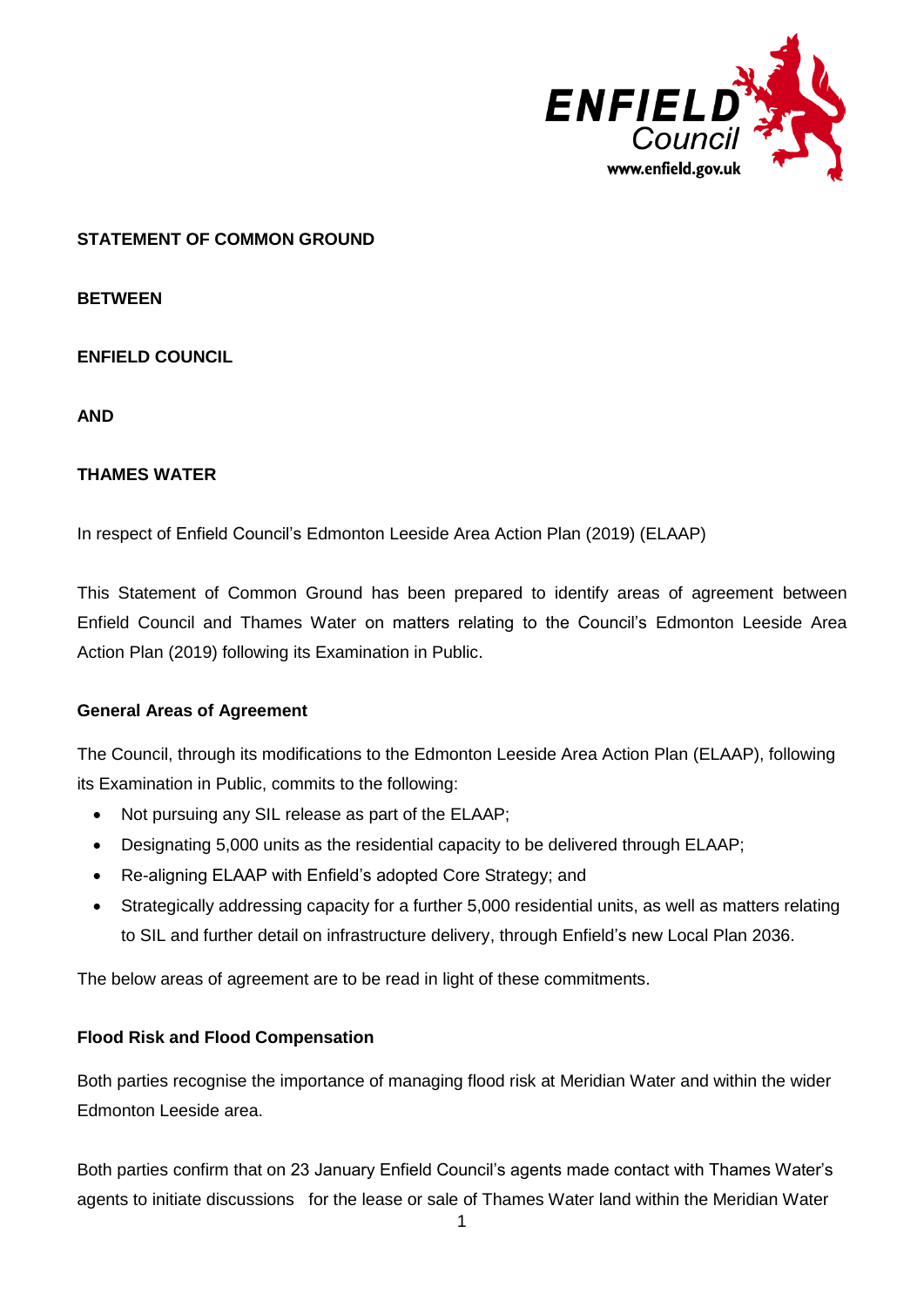boundary, located South of the North Circular Road, East of Harbet Road, West of the River Lea and North of Banbury Reservoir for flood risk compensation and public open space. No formal offer was made during this discussion and Thames Water's agents were told further information would be provided following this phone discussion. However, no further contact has been made since this date at the time of signing this Statement no formal agreement has yet been reached.

This land has been identified by the Council as suitable for compensatory flood storage and the need for these areas will be assessed and confirmed as part of a comprehensive Flood Risk Assessment that is due to be completed in July 2019 for the whole Meridian Water Masterplan area. However, at the time of signing this Statement both parties acknowledge that the land is retained operational land for the purposes of Thames Water fulfilling its statutory undertaking and has not been formally declared surplus.

The Enfield Council is now in the process of engaging compulsory purchase options.

#### **Water and Sewerage Infrastructure**

Both parties recognise that development must be supported by delivery of the necessary infrastructure provision. Both parties agree that developers should carry out pre-application consultation with Thames Water as statutory water/sewerage undertaker to ensure timely delivery of any necessary infrastructure provision.

Both parties confirm that draft details of phasing the first 5,000 residential units at Meridian Water, to be delivered through the policies of ELAAP, have recently been confidentially shared with Thames Water. Thames Water confirm that they are working with the Council's consultants, ARUP, to develop the water and sewerage/wastewater infrastructure strategy. However, at the time of writing the strategy has not yet been fully resolved/agreed as further information is required.

Further planning for the necessary infrastructure requirements relating to water and sewerage will be addressed through the development of Enfield's new Local Plan 2036. An Infrastructure Delivery Plan is being developed to accompany the forthcoming Local Plan for this purpose and will include details of infrastructure delivery for Meridian Water.